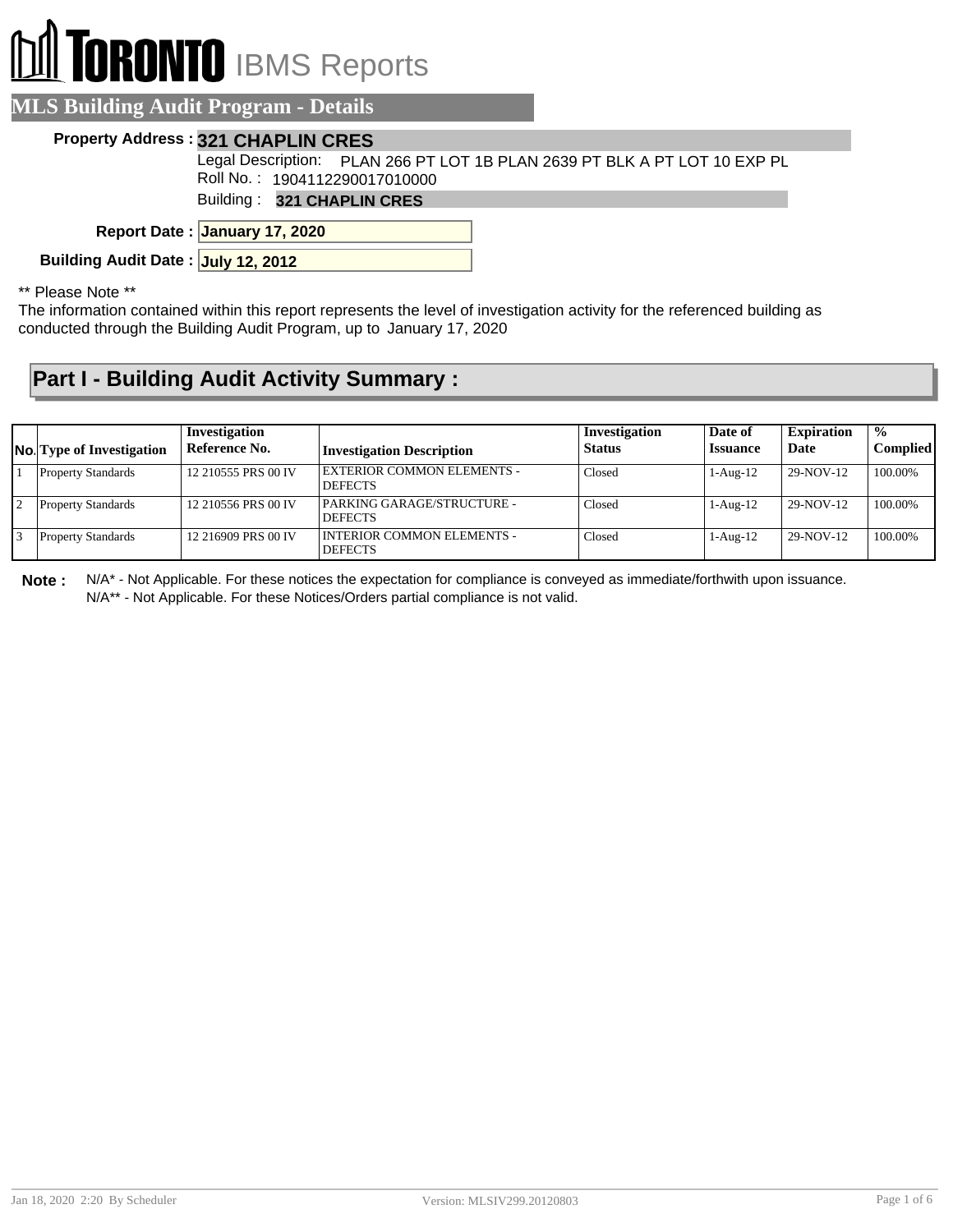## **Part II - Building Audit Details for Property Standards Orders :**

| Type of<br><b>No.</b> Investigation        | Investigation<br>Reference No. | <b>Investigation Description</b>                                  | Investigation Date of<br><b>Status</b> | <b>∣Issuance</b> | <b>Expiration</b><br><b>Date</b> | <b>Next Scheduled</b><br><b>Inspection Date</b> |
|--------------------------------------------|--------------------------------|-------------------------------------------------------------------|----------------------------------------|------------------|----------------------------------|-------------------------------------------------|
| Property Standards                         |                                | 12 210555 PRS 00 IV EXTERIOR COMMON ELEMENTS -<br><b>IDEFECTS</b> | <b>Closed</b>                          | 1-Aug-12         | 29-NOV-12                        | 23-Dec-13                                       |
| No. of defects contained within the Order: |                                |                                                                   |                                        |                  |                                  |                                                 |

**0**

**No. of defects contained within the Order :**

**No. of defects that remain outstanding :**

|                 | <b>Deficiency Details</b>                                                                                                                                                                                                                                                                                                                                                                                                                                                                                                                                                                                                |                             |               |  |  |  |  |  |  |
|-----------------|--------------------------------------------------------------------------------------------------------------------------------------------------------------------------------------------------------------------------------------------------------------------------------------------------------------------------------------------------------------------------------------------------------------------------------------------------------------------------------------------------------------------------------------------------------------------------------------------------------------------------|-----------------------------|---------------|--|--|--|--|--|--|
| No.             | <b>Violation/Defect</b>                                                                                                                                                                                                                                                                                                                                                                                                                                                                                                                                                                                                  | Location                    | <b>Status</b> |  |  |  |  |  |  |
| 1               | The protective/decorative finish on the exterior surfaces is not being maintained in good repair,<br>namely: Dirty / Defaced fascia on exterior canopy                                                                                                                                                                                                                                                                                                                                                                                                                                                                   | Entranceway                 | Closed        |  |  |  |  |  |  |
| 2               | Exterior walkway not maintained.                                                                                                                                                                                                                                                                                                                                                                                                                                                                                                                                                                                         | Exterior                    | Closed        |  |  |  |  |  |  |
| 3               | The light standard(s) supporting artificial light is not kept in a safe and clean condition, namely :<br>Deteriorated paint                                                                                                                                                                                                                                                                                                                                                                                                                                                                                              | Exterior                    | Closed        |  |  |  |  |  |  |
| 4               | The exterior walls and their components are not being maintained in good repair, namely :<br>Spalling bricks                                                                                                                                                                                                                                                                                                                                                                                                                                                                                                             | <b>Exterior Of Building</b> | Closed        |  |  |  |  |  |  |
| 5               | A window(s) which is capable of being opened, and is located in excess of two (2) metres from the Exterior Of Building<br>finished grade, is not equipped with safety devices which would prevent any opening greater than<br>one hundred (100) millimeters. A report is required to be submitted to the Officer for evaluation<br>and approval by a professional or other certified person confirming that acceptable safety devices<br>have been installed on all subject windows in an acceptable manner, and that the subject<br>windows are not capable of being opened in excess of one hundred (100) millimeters. |                             | Closed        |  |  |  |  |  |  |
| 6               | The exterior surface of the building shall be maintained free of graffiti and/or painted slogans.                                                                                                                                                                                                                                                                                                                                                                                                                                                                                                                        | North                       | Closed        |  |  |  |  |  |  |
| $\overline{7}$  | Equipment/attachment appurtenant to the building is not being maintained in good repair, namely,<br>Cable box                                                                                                                                                                                                                                                                                                                                                                                                                                                                                                            | <b>North</b>                | Closed        |  |  |  |  |  |  |
| 8               | Guard with a minimum height of 1,070 millimetres has not been provided at a raised floor where<br>the difference in level is more than 600 millimetres.                                                                                                                                                                                                                                                                                                                                                                                                                                                                  | Ramp                        | Closed        |  |  |  |  |  |  |
| 9               | The exterior columns and their components are not being maintained in good repair.                                                                                                                                                                                                                                                                                                                                                                                                                                                                                                                                       | Ramp                        | Closed        |  |  |  |  |  |  |
| 10 <sup>°</sup> | The location and size of openings present a hazard as they are designed with members or<br>attachments between 140 millimetres and 900 millimetres above the level protected by the guard<br>which facilitate climbing.                                                                                                                                                                                                                                                                                                                                                                                                  | Stairway                    | Closed        |  |  |  |  |  |  |
| 11              | Guard with a minimum height of 1,070 millimetres has not been provided at a raised floor where<br>the difference in level is more than 600 millimetres.                                                                                                                                                                                                                                                                                                                                                                                                                                                                  | Stairway                    | Closed        |  |  |  |  |  |  |
| 12              | The balcony and/or the supporting structural member(s) is not maintained in a clean and/or<br>sanitary condition, namely: Rusted balcony panels                                                                                                                                                                                                                                                                                                                                                                                                                                                                          | <b>Throughout Building</b>  | Closed        |  |  |  |  |  |  |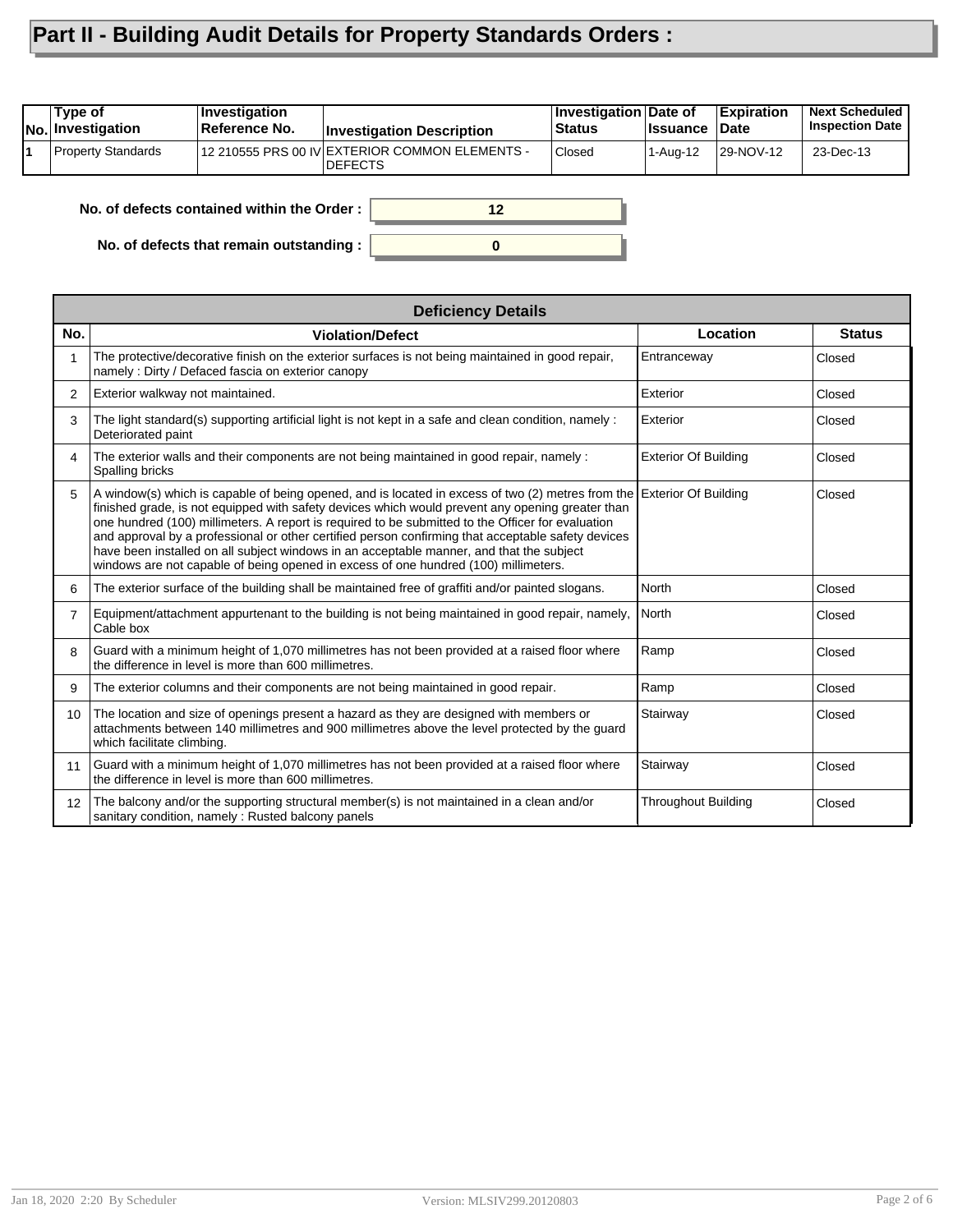|  | Tvpe of<br><b>No.</b> Investigation | <b>Investigation</b><br>Reference No. | <b>Investigation Description</b>                                 | <b>∣Investigation Date of</b><br><b>Status</b> | <b>Ilssuance Date</b> | <b>Expiration</b> | <b>Next Scheduled</b><br><b>Inspection Date</b> |
|--|-------------------------------------|---------------------------------------|------------------------------------------------------------------|------------------------------------------------|-----------------------|-------------------|-------------------------------------------------|
|  | l Property Standards                |                                       | 12 210556 PRS 00 IV PARKING GARAGE/STRUCTURE -<br><b>DEFECTS</b> | Closed                                         | ' 1-Aug-12            | 129-NOV-12        | 29-Nov-12                                       |

**0**

**24**

| No. of defects contained within the Order: |  |  |  |
|--------------------------------------------|--|--|--|
|                                            |  |  |  |

**No. of defects that remain outstanding :**

|                | <b>Deficiency Details</b>                                                                                                   |                          |                  |  |  |  |  |
|----------------|-----------------------------------------------------------------------------------------------------------------------------|--------------------------|------------------|--|--|--|--|
| No.            | <b>Violation/Defect</b>                                                                                                     | Location                 | <b>Status</b>    |  |  |  |  |
| 1              | Extension cords or other extensions are used as a permanent wiring system.                                                  | <b>Boiler Room</b>       | Closed           |  |  |  |  |
| 2              | The exterior walls and their components are not being maintained in good repair, namely : Crack                             | Ramp                     | Closed           |  |  |  |  |
| 3              | The ceilings in the parking or storage garage are not maintained free of holes, breaks or cracks,<br>namely : Exposed rebar | Ramp                     | Substantially Co |  |  |  |  |
| 4              | Lighting in a service room is provided at less than 200 lux.                                                                | Underground Parking Area | Closed           |  |  |  |  |
| 5              | Exterior door is not maintained in good repair, namely: Rusted frame                                                        | Underground Parking Area | Closed           |  |  |  |  |
| 6              | The electrical fixtures are not maintained in a safe and complete condition, namely : broken lense<br>cover                 | Underground Parking Area | Closed           |  |  |  |  |
| $\overline{7}$ | The parking or storage garage walls from floor level to a height of sixty (60) centimeters are not<br>painted black.        | Underground Parking Area | Closed           |  |  |  |  |
| 8              | The parking or storage garage walls are not painted white from sixty (60) centimeters above floor<br>level.                 | Underground Parking Area | Closed           |  |  |  |  |
| 9              | The walls in the parking or storage garage are not maintained free of holes, breaks or cracks.                              | Underground Parking Area | Closed           |  |  |  |  |
| 10             | The walls in the parking or storage garage are not maintained free of holes, breaks or cracks.                              | Underground Parking Area | Closed           |  |  |  |  |
| 11             | The floor drain is not maintained in good repair, namely : Missing drain cover                                              | Underground Parking Area | Closed           |  |  |  |  |
| 12             | The plumbing system is not kept in good working order, namely : Deteriorated insulation                                     | Underground Parking Area | Closed           |  |  |  |  |
| 13             | Immediate action has not been taken to eliminate an unsafe condition, namely : Missing curb stop                            | Underground Parking Area | Closed           |  |  |  |  |
| 14             | Immediate action has not been taken to eliminate an unsafe condition, namely: Damaged grate                                 | Underground Parking Area | Closed           |  |  |  |  |
| 15             | The property is not maintained and/or kept clean in accordance with the standards, namely : Dirty<br>/ Greasy floor         | Underground Parking Area | Closed           |  |  |  |  |
| 16             | The property is not maintained and/or kept clean in accordance with the standards.                                          | Underground Parking Area | Closed           |  |  |  |  |
| 17             | The electrical connections are not maintained in a safe and complete condition, namely : Missing<br>cover plates            | Underground Parking Area | Closed           |  |  |  |  |
| 18             | The electrical connections are not maintained in a safe and complete condition, namely : Loose<br>wires                     | Underground Parking Area | Closed           |  |  |  |  |
| 19             | The parking or storage garage is used to keep junk or rubbish.                                                              | Underground Parking Area | Closed           |  |  |  |  |
| 20             | The parking or storage garage columns from floor level to a height of sixty (60) centimeters are<br>not painted black.      | Underground Parking Area | Closed           |  |  |  |  |
| 21             | The parking or storage garage columns painted surface is not maintained in a state of good<br>repair.                       | Underground Parking Area | Closed           |  |  |  |  |
| 22             | The parking or storage garage ceiling painted surface is not maintained reasonably clean.                                   | Underground Parking Area | Closed           |  |  |  |  |
| 23             | The parking or storage garage ceiling painted surface is not maintained in a state of good repair.                          | Underground Parking Area | Substantially Co |  |  |  |  |
| 24             | The ceilings in the parking or storage garage are not maintained free of holes, breaks or cracks.                           | Underground Parking Area | Substantially Co |  |  |  |  |
|                |                                                                                                                             |                          |                  |  |  |  |  |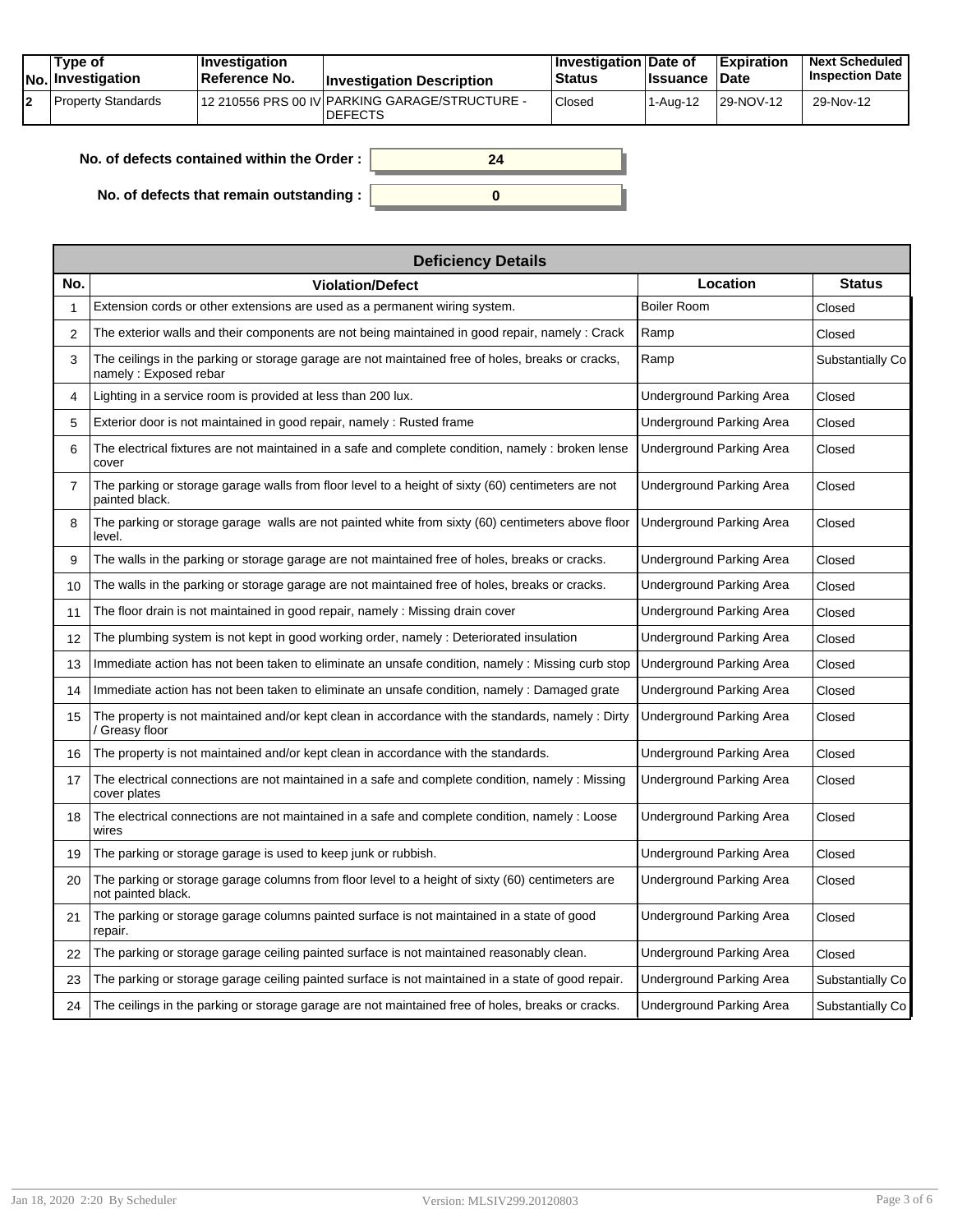|  | Tvpe of<br><b>No.</b> Investigation | <b>Investigation</b><br>Reference No. | <b>Investigation Description</b>                                 | <b>Investigation Date of</b><br><b>Status</b> | <b>Issuance Date</b> | Expiration | <b>Next Scheduled</b><br><b>Inspection Date</b> |
|--|-------------------------------------|---------------------------------------|------------------------------------------------------------------|-----------------------------------------------|----------------------|------------|-------------------------------------------------|
|  | Property Standards                  |                                       | 12 216909 PRS 00 IV INTERIOR COMMON ELEMENTS -<br><b>DEFECTS</b> | Closed                                        | ' 1-Aua-12           | 129-NOV-12 | 30-Jul-13                                       |

| No. of defects contained within the Order : $\, \,$ |  |
|-----------------------------------------------------|--|
|                                                     |  |
| No. of defects that remain outstanding : $\vert$    |  |

|     | <b>Deficiency Details</b>                                                                                                                                                                                               |                            |               |  |  |  |  |  |  |
|-----|-------------------------------------------------------------------------------------------------------------------------------------------------------------------------------------------------------------------------|----------------------------|---------------|--|--|--|--|--|--|
| No. | <b>Violation/Defect</b>                                                                                                                                                                                                 | Location                   | <b>Status</b> |  |  |  |  |  |  |
| 1   | Floor and/or floor covering not kept free from holes, stains, rubbish and debris. Namely clean and<br>clear elevator room.                                                                                              | Elevator                   | Closed        |  |  |  |  |  |  |
| 2   | Lighting in a storage room is provided at less than 50 lux.                                                                                                                                                             | <b>Incinerator Room</b>    | Closed        |  |  |  |  |  |  |
| 3   | An emergency contact sign is not posted and maintained in a prominent place in the front lobby or<br>entrance to the building.                                                                                          | Lobby                      | Closed        |  |  |  |  |  |  |
| 4   | The emergency contact sign is not in lettering of not less than 12.7 millimetres in height.                                                                                                                             | Lobby                      | Closed        |  |  |  |  |  |  |
| 5   | Floor and/or floor covering not kept free from holes, stains, rubbish and debris. Namely clean and<br>clear.                                                                                                            | Locker Room                | Closed        |  |  |  |  |  |  |
| 6   | Interior door is not a good fit in its frame. Namely where required.                                                                                                                                                    | Locker Room                | Closed        |  |  |  |  |  |  |
| 7   | Extension cords or other extensions are used as a permanent wiring system.                                                                                                                                              | Locker Room                | Closed        |  |  |  |  |  |  |
| 8   | Wall(s) not maintained free of holes, cracks, damaged and deteriorated materials.                                                                                                                                       | Locker Room                | Closed        |  |  |  |  |  |  |
| 9   | Interior lighting fixtures or lamps are not maintained. Namely hanging light fixture.                                                                                                                                   | Locker Room                | Closed        |  |  |  |  |  |  |
| 10  | Ceiling not maintained free of holes, cracks, damaged and deteriorated materials. Namely<br>exposed rebar.                                                                                                              | Locker Room                | Closed        |  |  |  |  |  |  |
| 11  | Ceiling not maintained free of holes, cracks, damaged and deteriorated materials. Namely repair<br>or replace access hatch to plumbing.                                                                                 | Office                     | Closed        |  |  |  |  |  |  |
| 12  | The plumbing system is not kept in a clean and sanitary condition.                                                                                                                                                      | Office                     | Closed        |  |  |  |  |  |  |
| 13  | Previously finished surface(s) in the public area of the property is not maintained in good repair.<br>Namely paint vent housings.                                                                                      | Roof Of Building           | Closed        |  |  |  |  |  |  |
| 14  | Floor and/or floor covering not kept free from holes, stains, rubbish and debris. Namely clean and<br>clear.                                                                                                            | Storage Room               | Closed        |  |  |  |  |  |  |
| 15  | Previously finished surface(s) in the public area of the property is not maintained in good repair.<br>Namely paint all interior doors where required.                                                                  | <b>Throughout Building</b> | Closed        |  |  |  |  |  |  |
| 16  | Previously finished wall(s) in the public area of the property is not maintained in good repair.<br>Namely peeling wall paper.                                                                                          | <b>Throughout Building</b> | Closed        |  |  |  |  |  |  |
| 17  | Handrails on both sides of stair or ramp 1,100mm in width or more not provided                                                                                                                                          | <b>Throughout Building</b> | Closed        |  |  |  |  |  |  |
| 18  | Previously finished wall(s) in the public area of the property are not renewed or refinished, when<br>necessary, to maintain a similar appearance. Namely plaster and paint.                                            | <b>Throughout Building</b> | Closed        |  |  |  |  |  |  |
| 19  | Height of the guard for the exit stairs are less than 1,070 millimetres around landings. Where<br>required.                                                                                                             | <b>Throughout Building</b> | Closed        |  |  |  |  |  |  |
| 20  | Height of the guard for the exit stairs are less than 1,070 millimetres around landings.                                                                                                                                | <b>Throughout Building</b> | Closed        |  |  |  |  |  |  |
| 21  | Lighting in a service stairway is provided at less than 50 lux.                                                                                                                                                         | <b>Throughout Building</b> | Closed        |  |  |  |  |  |  |
| 22  | Lighting in a service room is provided at less than 200 lux.                                                                                                                                                            | <b>Throughout Building</b> | Closed        |  |  |  |  |  |  |
| 23  | Exit, public corridor or corridor is not equipped to provide illumination to an average level of not<br>less than 50 lux at floor or tread level.                                                                       | Throughout Building        | Closed        |  |  |  |  |  |  |
| 24  | Handrails on both sides of stair or ramp 1,100mm in width or more not provided                                                                                                                                          | <b>Throughout Building</b> | Closed        |  |  |  |  |  |  |
| 25  | Required guard does not prevent the passage of a spherical object having a diameter more than<br>100 millimetres. Where required.                                                                                       | <b>Throughout Building</b> | Closed        |  |  |  |  |  |  |
| 26  | The location and size of openings present a hazard as they are designed with members or<br>attachments between 140 millimetres and 900 millimetres above the level protected by the quard<br>which facilitate climbing. | <b>Throughout Building</b> | Closed        |  |  |  |  |  |  |
| 27  | Height of the guard for the exit stairs are less than 920 millimetres measured vertically to the top<br>of the guard from a line drawn through the outside edges of the stair nosings.                                  | <b>Throughout Building</b> | Closed        |  |  |  |  |  |  |